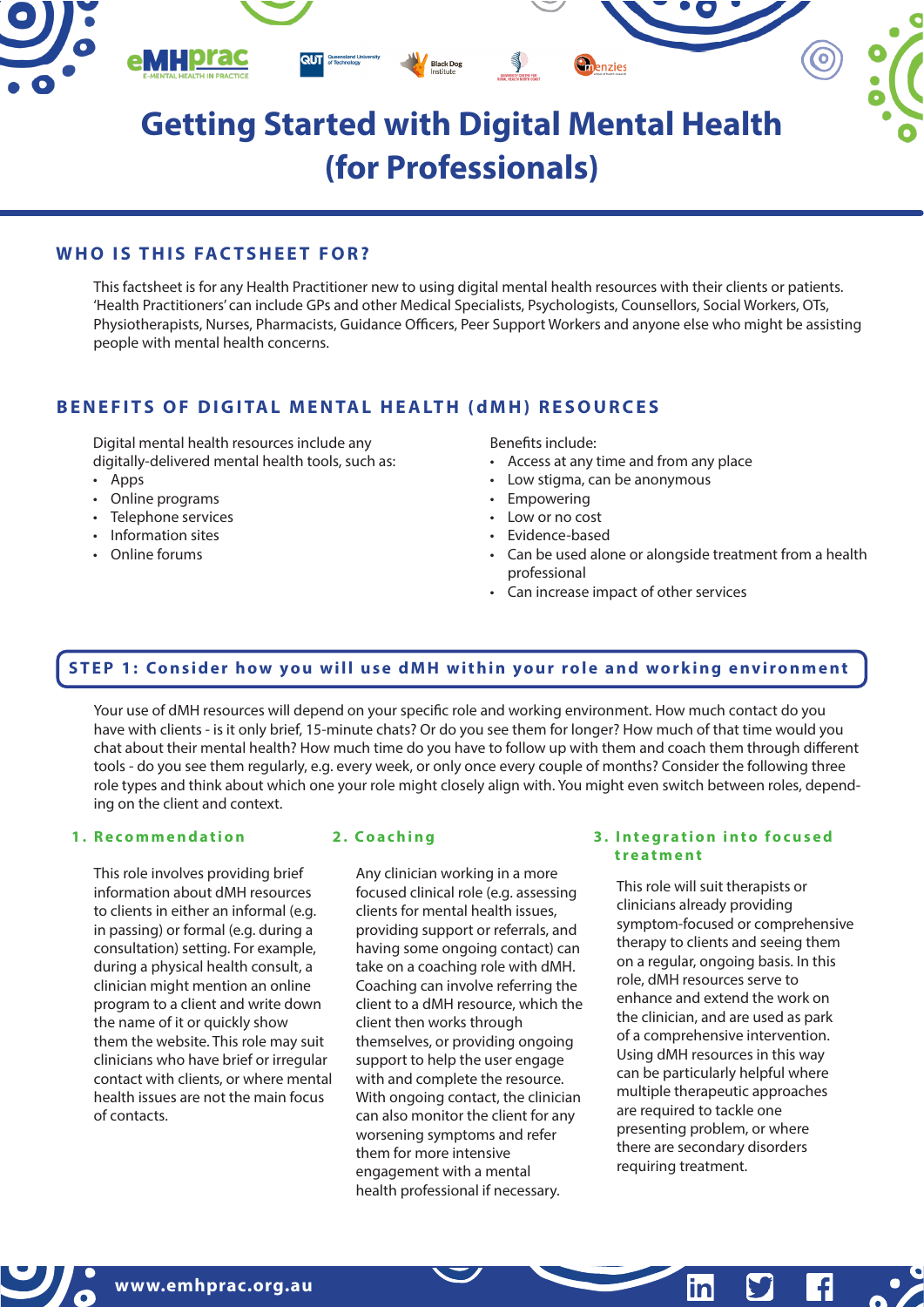

## **STEP 2: Familiarise yourself with an overview of dMH programs and resources**

There are thousands of mental health websites, programs, apps and other digital services out there. It can be difficult and overwhelming to know where to start.

Fortunately, there are some trusted sources that collate and regularly update all available digital mental services from trusted Australian service providers, and these are a great place to start.

Developed by the Australian Government, Head to Health is a new digital mental health gateway to help all Australian search for and access evidence-based, free or low-cost, digital mental health services. The site allows you to narrow your search to filter results appropriate to your preferences, including age, population group and mental health concern. It also contains a section specifically for Heath Professionals, which provides further information on the benefits of dMH resources and how to get started using them.

### **Head to Health eMHPrac Website**

The eMHPrac website contains a range of resources to help practitioners navigate the world of digital mental health services. These include:

## **Resource Library**

The Resource Library contains a range of free materials to guide practitioners in choosing appropriate services for their clients, including our popular 'Guide to Digital Mental Health Resources'.

## **A Digital Mental Health Directory**

The searchable Directory provides a useful overview of the range of Australian digital mental health services.

#### **Research Evidence**

This section provides links to a range of articles on the effectiveness of dMH resources.

 $\mathbf{f}$ 

inl

## **STEP 3: Choose one or two dMH resources to explore in detail**

Once you have a good overview of the range of dMH resources and services available, choose one or two resources to explore in fine detail. Don't pressure yourself to learn about all the services at once - there are far too many and you will become easily overwhelmed. The more knowledgeable you are about each resource, the more you'll be able to encourage and coach clients in using them - the more invested you are, the more invested they will be! So be patient, take it slowly, and really get to know each resource inside and out before moving on to another one.

When exploring a resource in detail, do everything a client would do - register for an account (some services have special health practitioner accounts available, so you can try out all their resources for free); fill out the quizzes or assessment measures; complete a few lessons; try out the homework tasks.

Consider how you would feel using this program as a client, asking yourself the following questions:

- Is it user-friendly (especially for those with low tech literacy)?
- Is it well-designed do you like the look and feel of it?
- Is it clear and easy to understand?
- Is the information evidence-based?
- Does it match the therapeutic approaches you use (if relevant)?
- Are there any exclusion criteria for this resource (e.g. clients must be of a certain age)?
- Is there anything that you don't like about it?

Remember, the more confidence you have in a resource, the more confidence your client will have and the more likely they will use it.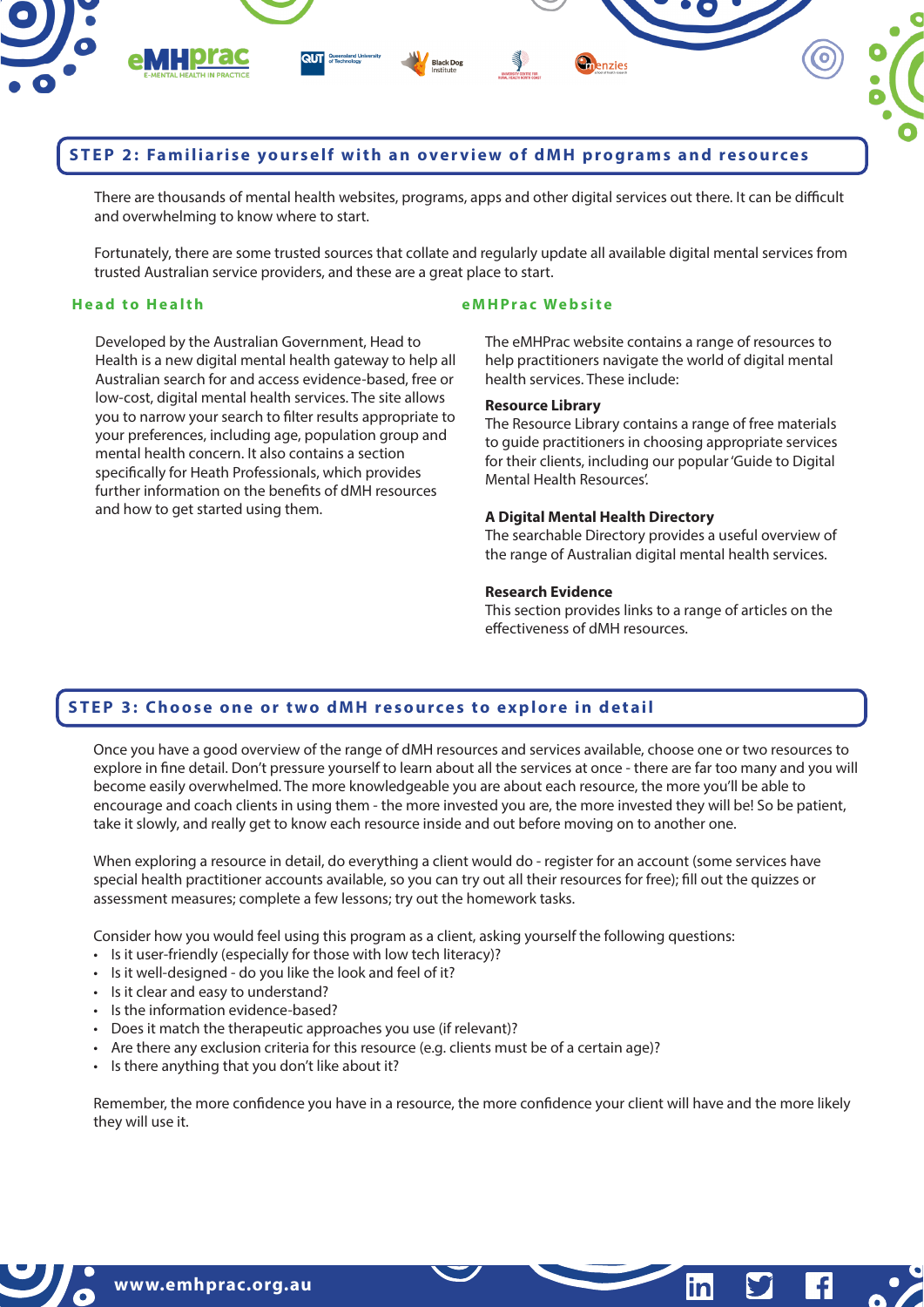

## **STEP 4: Recommend a resource to your first client**

Once you feel confident with a few resources, go ahead and recommend a resource to your first client. Like every clinical skill, this is another one that will take practice, so don't expect that it will go perfectly to start with. The client might bristle at the idea of dMH, they might agree to your suggestion but not end up using it (or forget to use it!), or they might try it and get stuck. These are all issues that you will learn to address and overcome in time, so be patient.

To boost your confidence, start as easily as you can with the following tips:

- Start off gently by just suggesting a resource (*Recommendation* role). You can work your way up to more advanced use (*Coaching* and *Integration* roles) once you're more familiar with the resources. Consider picking a client with a good tech literacy and who perhaps already has a good track record of following through on suggestions or homework tasks.
- Try recommending a resource that is easy for the client to engage with, e.g. a simple symptom focused app requiring only 5-10 minutes of attention at a time, rather than a comprehensive online program requiring an hour of time per week.
- If you have time, get the client to download or register for the resource in the session so you can show them what it looks like.

Ultimately, your goal is to create a positive first experience of dMH for your client (and yourself!) so that you feel encouraged and it increases your confidence in recommending more resources.

## **STEP 5: Follow up (if relevant)**

After recommending the resource to your client, organise a time to follow up with them, if relevant and possible. Will it be at your next appointment (which might already be scheduled in)? Will it be a quick check-in via phone or email (if appropriate)? Ask how they found the resource, including what they liked and didn't like. They may have picked up on things that you didn't notice, and this information is all incredibly helpful for recommending resources to other clients in the future. For example, if a client reports that they felt annoyed by having to fill out a questionnaire every time they accessed the service, you might be able to problem-solve the issue with them (e.g. some services have a 'Skip' option or will only present the questionnaires if there are long gaps between logins). You can then provide this information ahead of time to future clients.

In addition to asking the client for their feedback, spend some time reflecting on and consolidating what they learned from it, and make a plan for their ongoing use of the resource.

Well done - you've made a great start to using digital mental health and are on your way to making it a regular part of your practice!

 $\mathbf{f}$ 

inl